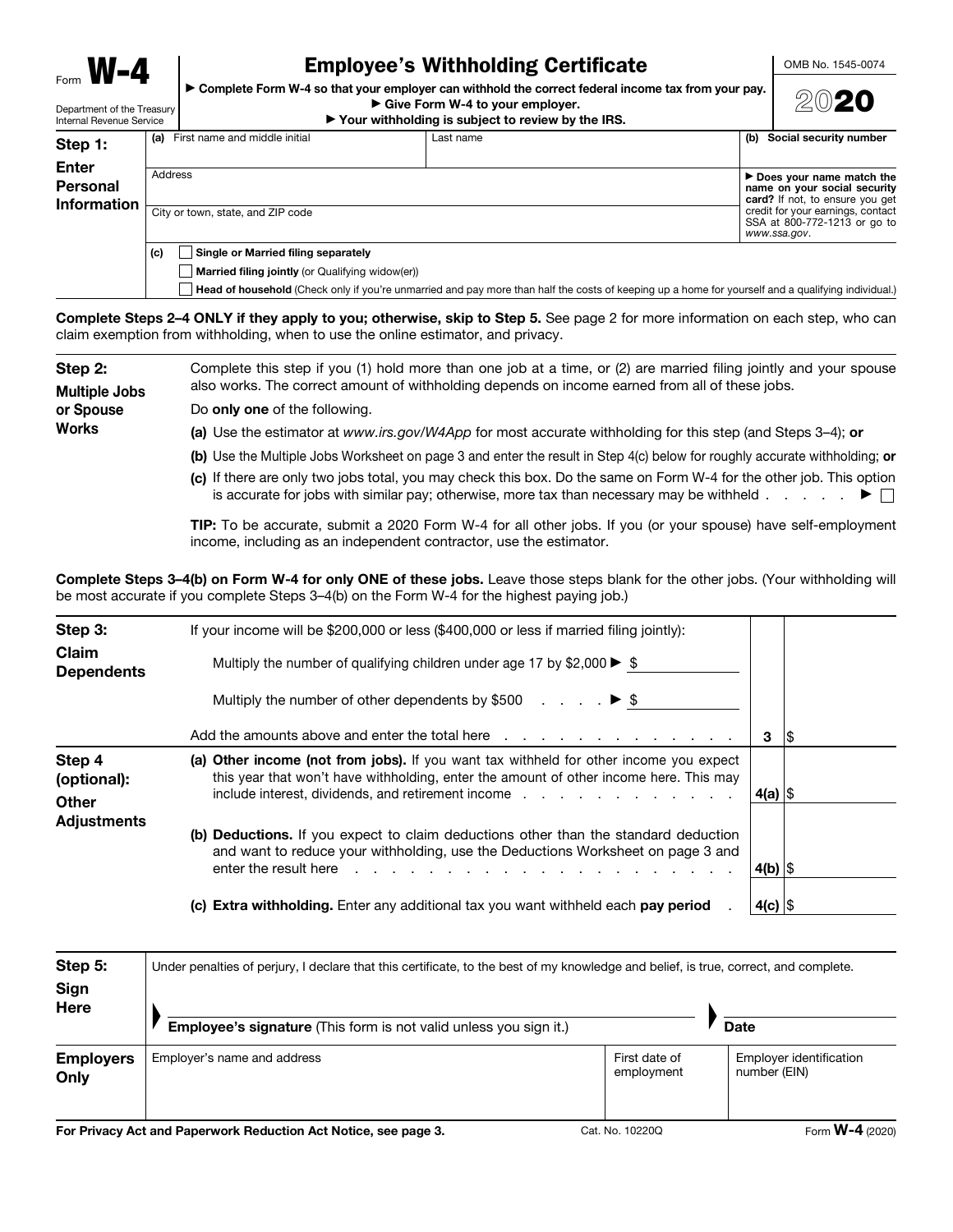## **General Instructions**

#### **Future Developments**

For the latest information about developments related to Form W-4, such as legislation enacted after it was published, go to www.irs.gov/FormW4.

### **Purpose of Form**

Complete Form W-4 so that your employer can withhold the correct federal income tax from your pay. If too little is withheld, you will generally owe tax when you file your tax return and may owe a penalty. If too much is withheld, you will generally be due a refund. Complete a new Form W-4 when changes to your personal or financial situation would change the entries on the form. For more information on withholding and when you must furnish a new Form W-4, see Pub. 505.

**Exemption from withholding.** You may claim exemption from withholding for 2020 if you meet both of the following conditions: you had no federal income tax liability in 2019 and you expect to have no federal income tax liability in 2020. You had no federal income tax liability in 2019 if (1) your total tax on line 16 on your 2019 Form 1040 or 1040-SR is zero (or less than the sum of lines 18a, 18b, and 18c), or  $(2)$  you were not required to file a return because your income was below the filing threshold for your correct filing status. If you claim exemption, you will have no income tax withheld from your paycheck and may owe taxes and penalties when you file your 2020 tax return. To claim exemption from withholding, certify that you meet both of the conditions above by writing "Exempt" on Form W-4 in the space below Step 4(c). Then, complete Steps 1a, 1b, and 5. Do not complete any other steps. You will need to submit a new Form W-4 by February 16, 2021.

Your privacy. If you prefer to limit information provided in Steps 2 through 4, use the online estimator, which will also increase accuracy.

As an alternative to the estimator: if you have concerns with Step 2(c), you may choose Step 2(b); if you have concerns with Step 4(a), you may enter an additional amount you want withheld per pay period in Step 4(c). If this is the only job in your household, you may instead check the box in Step 2(c), which will increase your withholding and significantly reduce your paycheck (often by thousands of dollars over the year).

When to use the estimator. Consider using the estimator at www.irs.gov/W4App if you:

1. Expect to work only part of the year;

2. Have dividend or capital gain income, or are subject to additional taxes, such as the additional Medicare tax;

3. Have self-employment income (see below); or

4. Prefer the most accurate withholding for multiple job situations.

Self-employment. Generally, you will owe both income and self-employment taxes on any self-employment income you receive separate from the wages you receive as an employee. If you want to pay these taxes through withholding from your wages, use the estimator at www.irs.gov/W4App to figure the amount to have withheld.

Nonresident alien. If you're a nonresident alien, see Notice 1392, Supplemental Form W-4 Instructions for Nonresident Aliens, before completing this form.

## **Specific Instructions**

Step 1(c). Check your anticipated filing status. This will determine the standard deduction and tax rates used to compute your withholding.

**Step 2.** Use this step if you (1) have more than one job at the same time, or (2) are married filing jointly and you and your spouse both work.

Option (a) most accurately calculates the additional tax you need to have withheld, while option (b) does so with a little less accuracy.

If you (and your spouse) have a total of only two jobs, you may instead check the box in option (c). The box must also be checked on the Form W-4 for the other job. If the box is checked, the standard deduction and tax brackets will be cut in half for each job to calculate withholding. This option is roughly accurate for jobs with similar pay; otherwise, more tax than necessary may be withheld, and this extra amount will be larger the greater the difference in pay is between the two jobs.



**Multiple jobs.** Complete Steps 3 through 4(b) on only one Form W-4. Withholding will be most accurate if you do this on the Form W-4 for the highest paying job.

**Step 3.** Step 3 of Form W-4 provides instructions for determining the amount of the child tax credit and the credit for other dependents that you may be able to claim when you file your tax return. To qualify for the child tax credit, the child must be under age 17 as of December 31, must be your dependent who generally lives with you for more than half the year, and must have the required social security number. You may be able to claim a credit for other dependents for whom a child tax credit can't be claimed, such as an older child or a qualifying relative. For additional eligibility requirements for these credits, see Pub. 972, Child Tax Credit and Credit for Other Dependents. You can also include other tax credits in this step, such as education tax credits and the foreign tax credit. To do so, add an estimate of the amount for the year to your credits for dependents and enter the total amount in Step 3. Including these credits will increase your paycheck and reduce the amount of any refund you may receive when you file your tax return.

#### Step 4 (optional).

Step 4(a). Enter in this step the total of your other estimated income for the year, if any. You shouldn't include income from any jobs or self-employment. If you complete Step 4(a), you likely won't have to make estimated tax payments for that income. If you prefer to pay estimated tax rather than having tax on other income withheld from your paycheck, see Form 1040-ES, Estimated Tax for Individuals.

Step 4(b). Enter in this step the amount from the Deductions Worksheet, line 5, if you expect to claim deductions other than the basic standard deduction on your 2020 tax return and want to reduce your withholding to account for these deductions. This includes both itemized deductions and other deductions such as for student loan interest and IRAs.

Step 4(c). Enter in this step any additional tax you want withheld from your pay each pay period, including any amounts from the Multiple Jobs Worksheet, line 4. Entering an amount here will reduce your paycheck and will either increase your refund or reduce any amount of tax that you owe.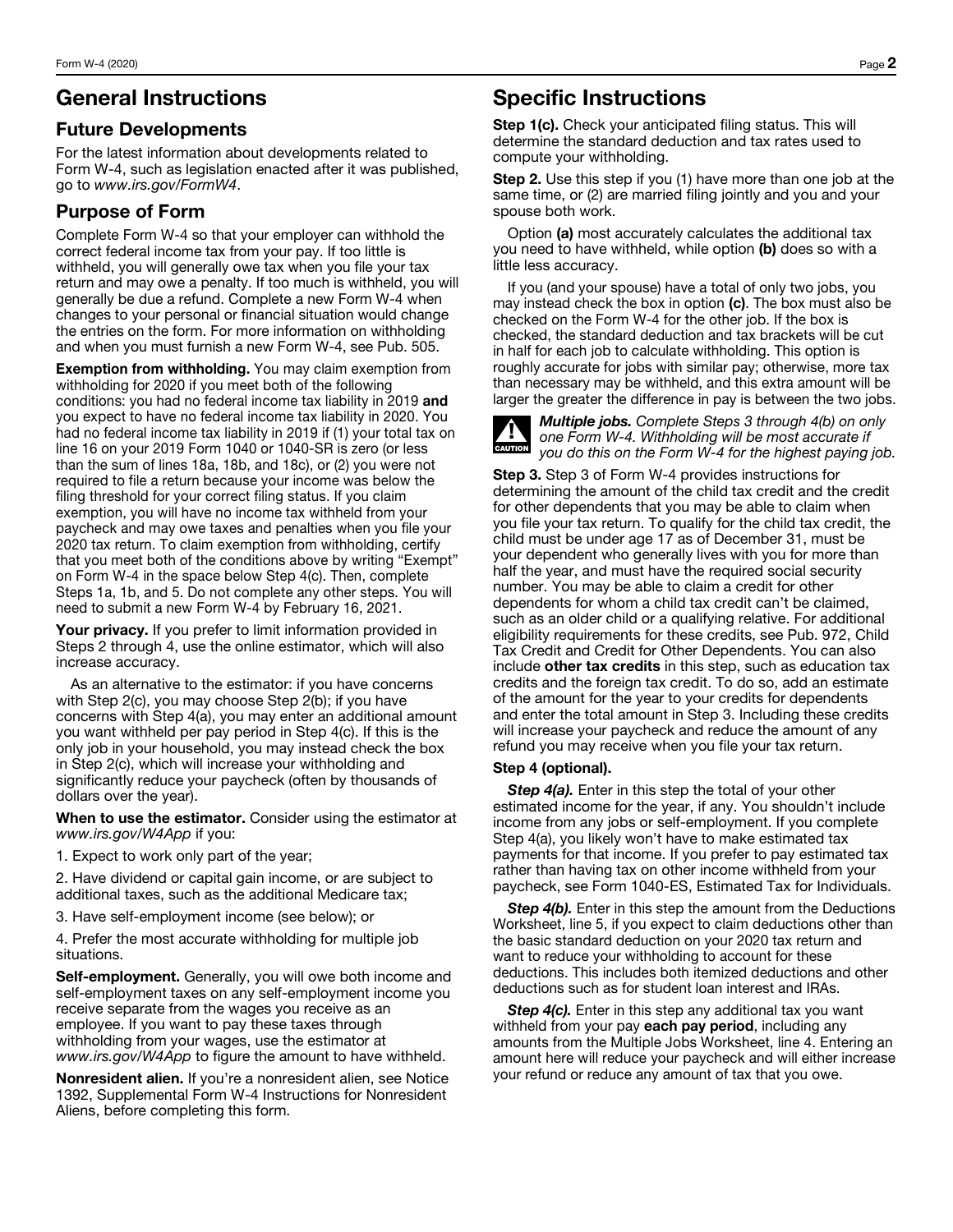Step 2(b) - Multiple Jobs Worksheet (Keep for your records.)

If you choose the option in Step 2(b) on Form W-4, complete this worksheet (which calculates the total extra tax for all jobs) on only ONE Form W-4. Withholding will be most accurate if you complete the worksheet and enter the result on the Form W-4 for the highest paying job.

Note: If more than one job has annual wages of more than \$120,000 or there are more than three jobs, see Pub. 505 for additional tables; or, you can use the online withholding estimator at www.irs.gov/W4App.

| 1            | Two jobs. If you have two jobs or you're married filing jointly and you and your spouse each have one<br>job, find the amount from the appropriate table on page 4. Using the "Higher Paying Job" row and the<br>"Lower Paying Job" column, find the value at the intersection of the two household salaries and enter                                                | 1.          | \$ |
|--------------|-----------------------------------------------------------------------------------------------------------------------------------------------------------------------------------------------------------------------------------------------------------------------------------------------------------------------------------------------------------------------|-------------|----|
| $\mathbf{2}$ | Three jobs. If you and/or your spouse have three jobs at the same time, complete lines 2a, 2b, and<br>2c below. Otherwise, skip to line 3.                                                                                                                                                                                                                            |             |    |
|              | Find the amount from the appropriate table on page 4 using the annual wages from the highest<br>a<br>paying job in the "Higher Paying Job" row and the annual wages for your next highest paying job<br>in the "Lower Paying Job" column. Find the value at the intersection of the two household salaries                                                            | 2a \$       |    |
|              | Add the annual wages of the two highest paying jobs from line 2a together and use the total as the<br>b<br>wages in the "Higher Paying Job" row and use the annual wages for your third job in the "Lower<br>Paying Job" column to find the amount from the appropriate table on page 4 and enter this amount<br>on line 2b<br>and the state of the state of the<br>. | $2b$ \$     |    |
|              | Add the amounts from lines 2a and 2b and enter the result on line 2c<br>c                                                                                                                                                                                                                                                                                             | $2c$ \$     |    |
| 3            | Enter the number of pay periods per year for the highest paying job. For example, if that job pays<br>weekly, enter 52; if it pays every other week, enter 26; if it pays monthly, enter 12, etc.                                                                                                                                                                     | 3           |    |
| 4            | <b>Divide</b> the annual amount on line 1 or line 2c by the number of pay periods on line 3. Enter this<br>amount here and in Step 4(c) of Form W-4 for the highest paying job (along with any other additional                                                                                                                                                       | 4\$         |    |
|              | Step 4(b)-Deductions Worksheet (Keep for your records.)                                                                                                                                                                                                                                                                                                               |             |    |
| 1            | Enter an estimate of your 2020 itemized deductions (from Schedule A (Form 1040 or 1040-SR)). Such<br>deductions may include qualifying home mortgage interest, charitable contributions, state and local<br>taxes (up to \$10,000), and medical expenses in excess of 10% of your income $\ldots$                                                                     | 1.          | \$ |
| $\mathbf{2}$ | • \$24,800 if you're married filing jointly or qualifying widow(er)<br>• \$18,650 if you're head of household<br>Enter:<br>• \$12,400 if you're single or married filing separately                                                                                                                                                                                   | $\mathbf 2$ | \$ |
| 3            | If line 1 is greater than line 2, subtract line 2 from line 1. If line 2 is greater than line 1, enter "-0-".                                                                                                                                                                                                                                                         | 3           | \$ |
| 4            | Enter an estimate of your student loan interest, deductible IRA contributions, and certain other<br>adjustments (from Schedule 1 (Form 1040 or 1040-SR)). See Pub. 505 for more information                                                                                                                                                                           | 4           | \$ |
|              | <b>Add lines 3 and 4. Enter the result here and in Step 4(b) of Form W-4.</b>                                                                                                                                                                                                                                                                                         | 5           | \$ |

Privacy Act and Paperwork Reduction Act Notice. We ask for the information on this form to carry out the Internal Revenue laws of the United States. Internal Revenue Code sections 3402(f)(2) and 6109 and their regulations require you to provide this information; your employer uses it to determine your federal income tax withholding. Failure to provide a properly completed form will result in your being treated as a single person with no other entries on the form; providing fraudulent information may subject you to penalties. Routine uses of this information include giving it to the Department of Justice for civil and criminal litigation; to cities, states, the District of Columbia, and U.S. commonwealths and possessions for use in administering their tax laws; and to the Department of Health and Human Services for use in the National Directory of New Hires. We may also disclose this information to other countries under a tax treaty, to federal and state agencies to enforce federal nontax criminal laws, or to federal law enforcement and intelligence agencies to combat terrorism.

You are not required to provide the information requested on a form that is subject to the Paperwork Reduction Act unless the form displays a valid OMB control number. Books or records relating to a form or its instructions must be retained as long as their contents may become material in the administration of any Internal Revenue law. Generally, tax returns and return information are confidential, as required by Code section 6103.

The average time and expenses required to complete and file this form will vary depending on individual circumstances. For estimated averages, see the instructions for your income tax return.

If you have suggestions for making this form simpler, we would be happy to hear from you. See the instructions for your income tax return.